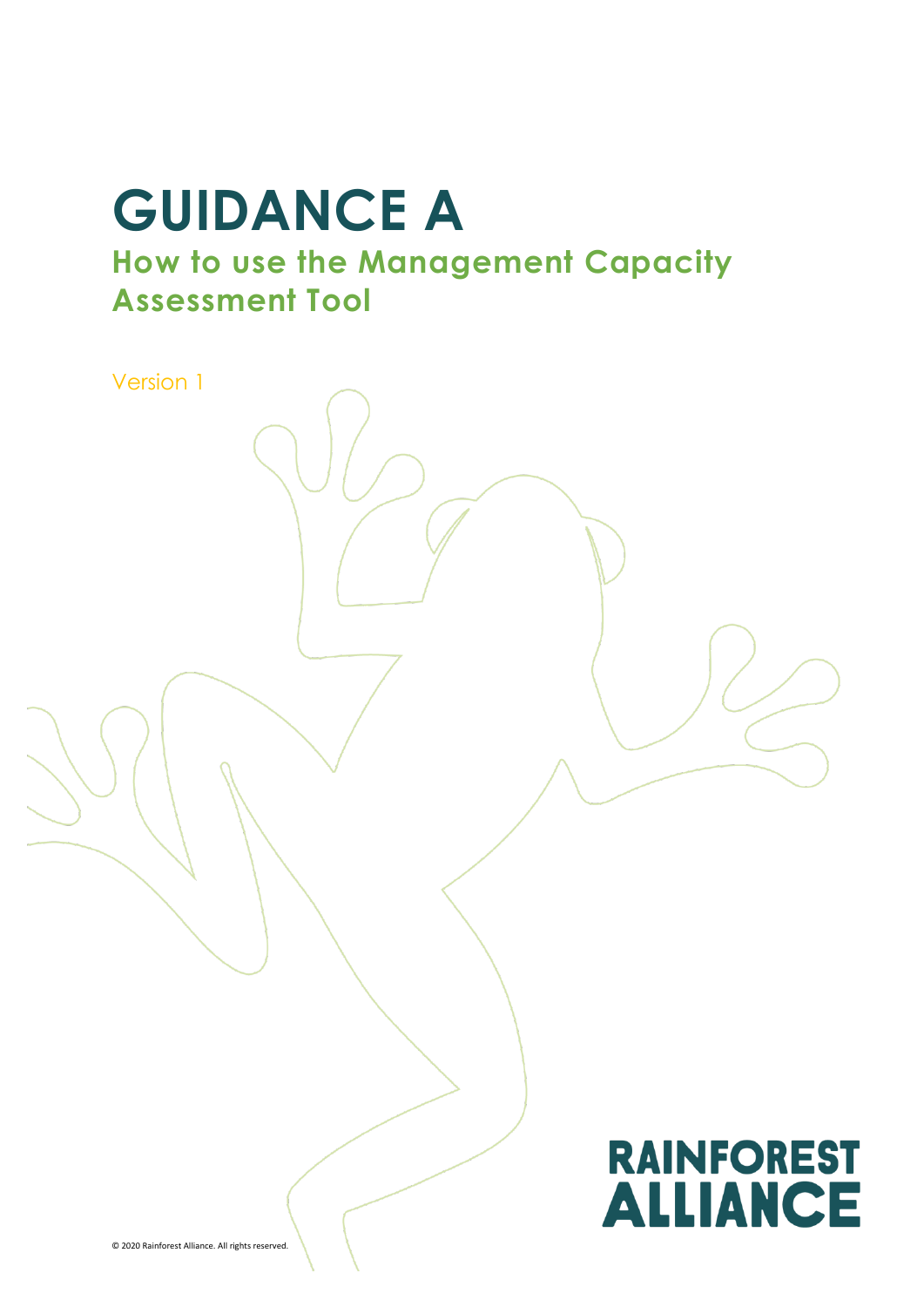

### Translation Disclaimer

For any question related to the precise meaning of the information contained in the translation, please refer to the official English version for clarification. Any discrepancies or differences in meaning due to translation are not binding and have no effect for auditing or certification purposes.

#### More information?

For more information about the Rainforest Alliance, visit [www.rainforest-alliance.org](http://www.rainforest-alliance.org/) or contact [info@ra.org](mailto:info@ra.org)

| <b>Document Name:</b>                                                                                         |                   | Document Code:                                                                                                                                                       | Version:             |  |  |  |
|---------------------------------------------------------------------------------------------------------------|-------------------|----------------------------------------------------------------------------------------------------------------------------------------------------------------------|----------------------|--|--|--|
| Guidance A: How to use the Rainforest<br>Alliance Management Capacity<br>Assessment Tool                      |                   | $SA-G-SD-2-V1$                                                                                                                                                       |                      |  |  |  |
| Date of first<br>publication:                                                                                 | Date of revision: | Valid From:                                                                                                                                                          | Expires by:          |  |  |  |
| December 31, 2020                                                                                             | N/A               | December 31, 2020                                                                                                                                                    | Until further notice |  |  |  |
| Developed by:                                                                                                 |                   | Approved by:                                                                                                                                                         |                      |  |  |  |
| and Assurance                                                                                                 |                   | Rainforest Alliance Department Standards Director of Standards and Assurance                                                                                         |                      |  |  |  |
| Linked to:                                                                                                    |                   |                                                                                                                                                                      |                      |  |  |  |
| requirements (1.1.1 and 1.1.2)<br><b>Replaces:</b>                                                            |                   | \$A-S-SD-1-V1.1 Rainforest Alliance 2020 Sustainable Agriculture Standard, Farm<br>\$A-S-SD-3-V1.1 Annex S2: Rainforest Alliance Management Capacity Assessment Tool |                      |  |  |  |
| N/A                                                                                                           |                   |                                                                                                                                                                      |                      |  |  |  |
| <b>Applicable to:</b>                                                                                         |                   |                                                                                                                                                                      |                      |  |  |  |
| <b>Farm Certificate holders</b>                                                                               |                   |                                                                                                                                                                      |                      |  |  |  |
| Country/Region:                                                                                               |                   |                                                                                                                                                                      |                      |  |  |  |
| All                                                                                                           |                   |                                                                                                                                                                      |                      |  |  |  |
| Crop:                                                                                                         |                   | <b>Type of Certification:</b>                                                                                                                                        |                      |  |  |  |
| All crops in the scope of the Rainforest<br>Alliance certification system; please see<br>Certification Rules. |                   | <b>Farm Certification</b>                                                                                                                                            |                      |  |  |  |

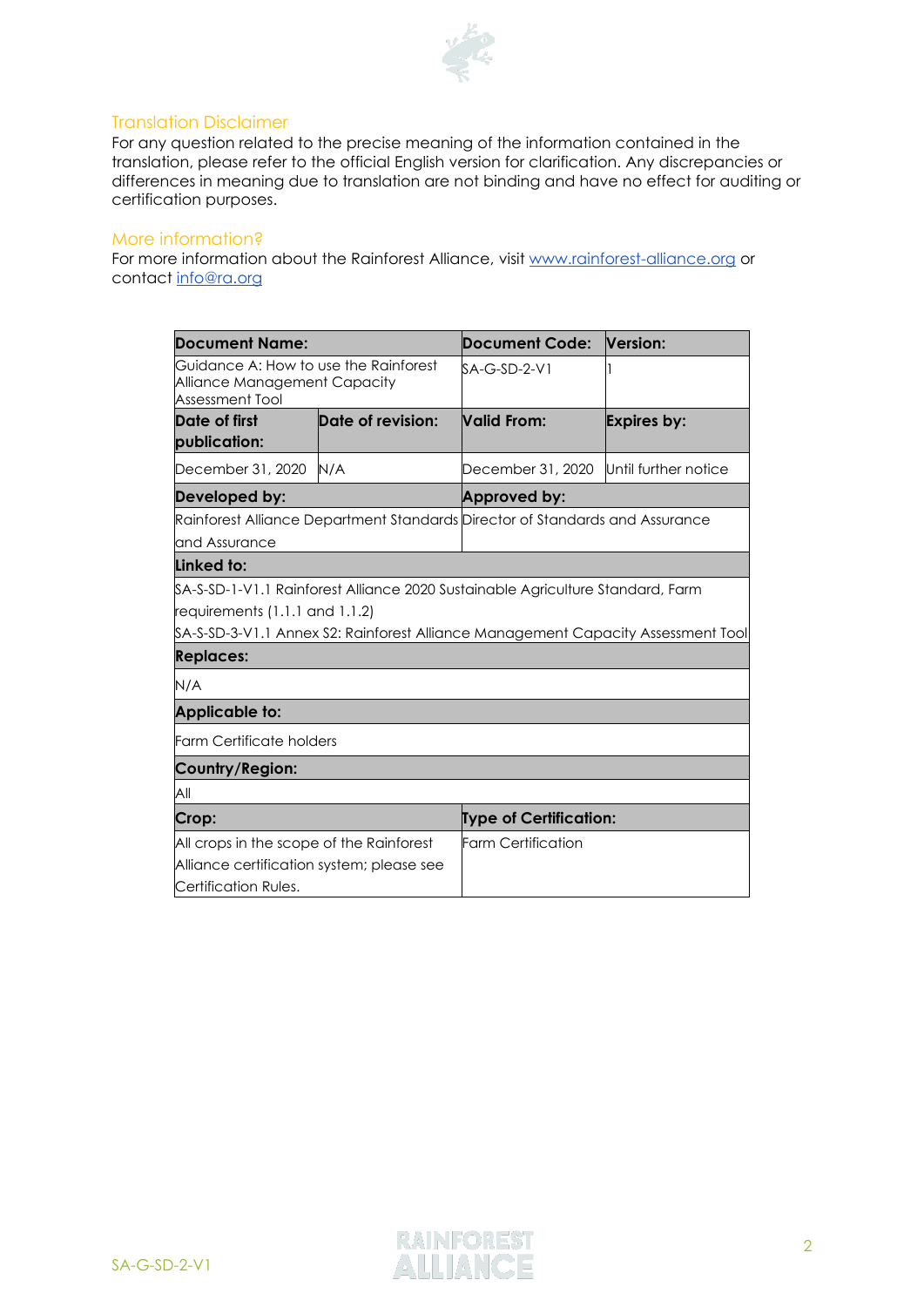

## **How to use the Management Assessment Capacity Tool**

## **1. Purpose**

Farming is not just a way of life; it is also a business, and a successful business needs management. The Rainforest Alliance wants to see certified farms managed in an efficient, transparent, inclusive, and economically viable manner. The purpose of the Management Capacity Assessment Tool is for group management to evaluate the capacity and systems of the business in several key management areas, and not just the Internal Management System (IMS). **Therefore, the assessment needs to be done at the level of the management of the group, not just the IMS!** 

The assessment is not to be seen as an exam, but serves as a starting point for improvement in areas where weaknesses are identified. It is a "self-assessment". That is, it is carried out by the organization, usually in a joint meeting with the all the leadership and management of the group/organisation. The auditor will not check that the answers given are correct, but instead will mainly focus on whether the assessment was done in a truthful way and that the results have been incorporated in the group's management plan. There is no obligation to show "sensitive" information (such as financial statements or audit reports) to an auditor. No supporting documents for the Management Capacity Assessment need to be submitted to the Certification Body (CB) before an audit. In any case, Auditors must always treat as confidential any information seen or received during an audit.

## **2. Design of the tool**

The tool consists of an Excel document with 10 sheets. The first sheet is the cover page, the second is for entering general information on the group carrying out the assessment, and the third sheet is a summary of the results. The remaining sheets give the questions for the seven topics covered in the tool

| Version 1<br>Date: June, 2020 | <b>Translation Disclaimer</b>                                                                                                    | Translation accuracy of any Rainforest Alliance sustainable agriculture certification<br>program document into languages other than English is not guaranteed nor implied.<br>Any question related to the accuracy of the information contained in the translation,<br>refer to the English official version. Any discrepancies or differences created in the<br>translation are not binding and have no effect for auditing or certification purposes. |                              |                                      |                     |  |  |
|-------------------------------|----------------------------------------------------------------------------------------------------------------------------------|---------------------------------------------------------------------------------------------------------------------------------------------------------------------------------------------------------------------------------------------------------------------------------------------------------------------------------------------------------------------------------------------------------------------------------------------------------|------------------------------|--------------------------------------|---------------------|--|--|
|                               | More information?<br>contact info@ra.org                                                                                         | For more information about the Rainforest Alliance, visit www.rainforest-alliance.org or                                                                                                                                                                                                                                                                                                                                                                |                              |                                      |                     |  |  |
|                               |                                                                                                                                  |                                                                                                                                                                                                                                                                                                                                                                                                                                                         |                              |                                      |                     |  |  |
|                               | Issue Date:                                                                                                                      | Binding date:                                                                                                                                                                                                                                                                                                                                                                                                                                           |                              | Expiration date:                     |                     |  |  |
|                               | June 30, 2020<br>Developed by:                                                                                                   | July 1, 2021                                                                                                                                                                                                                                                                                                                                                                                                                                            |                              | Until further notice<br>Approved by: |                     |  |  |
|                               | Rainforest Alliance Department Standards & Assurance Chief Supply Chain Officer                                                  |                                                                                                                                                                                                                                                                                                                                                                                                                                                         |                              |                                      |                     |  |  |
|                               |                                                                                                                                  | Linked to (code and name of documents, if applicable):                                                                                                                                                                                                                                                                                                                                                                                                  |                              |                                      |                     |  |  |
|                               | SA-S-SD-1-V1 Rainforest Alliance 2020 Sustainable Agriculture Standard, Farm requirements                                        |                                                                                                                                                                                                                                                                                                                                                                                                                                                         |                              |                                      |                     |  |  |
|                               | Replaces:                                                                                                                        |                                                                                                                                                                                                                                                                                                                                                                                                                                                         |                              |                                      |                     |  |  |
|                               | Not applicable                                                                                                                   |                                                                                                                                                                                                                                                                                                                                                                                                                                                         |                              |                                      |                     |  |  |
|                               | Clause or requirement number and text (if applicable):                                                                           |                                                                                                                                                                                                                                                                                                                                                                                                                                                         |                              |                                      |                     |  |  |
|                               | 1.1.1, 1.1.2, 1.3.2                                                                                                              |                                                                                                                                                                                                                                                                                                                                                                                                                                                         |                              |                                      |                     |  |  |
|                               | Applicable to:                                                                                                                   |                                                                                                                                                                                                                                                                                                                                                                                                                                                         |                              |                                      |                     |  |  |
|                               | Farm group certificate holders                                                                                                   |                                                                                                                                                                                                                                                                                                                                                                                                                                                         |                              |                                      |                     |  |  |
|                               | Country/Regions:                                                                                                                 |                                                                                                                                                                                                                                                                                                                                                                                                                                                         |                              |                                      |                     |  |  |
|                               | All                                                                                                                              |                                                                                                                                                                                                                                                                                                                                                                                                                                                         |                              |                                      |                     |  |  |
|                               | Crops                                                                                                                            |                                                                                                                                                                                                                                                                                                                                                                                                                                                         | <b>Type of Organizations</b> |                                      |                     |  |  |
|                               | Tree crops (such as coffee, cocoa), tea, fruits (such as                                                                         |                                                                                                                                                                                                                                                                                                                                                                                                                                                         | Small and large farms        |                                      |                     |  |  |
|                               | bananas, coconuts and pineapples), nuts (such as<br>hazelnuts) and cut flowers. Vegetables and palm:<br>subject to confirmation. |                                                                                                                                                                                                                                                                                                                                                                                                                                                         |                              |                                      |                     |  |  |
| SA-S-SD-3-V1                  |                                                                                                                                  |                                                                                                                                                                                                                                                                                                                                                                                                                                                         |                              |                                      |                     |  |  |
|                               |                                                                                                                                  |                                                                                                                                                                                                                                                                                                                                                                                                                                                         |                              |                                      |                     |  |  |
|                               |                                                                                                                                  |                                                                                                                                                                                                                                                                                                                                                                                                                                                         |                              |                                      |                     |  |  |
|                               |                                                                                                                                  |                                                                                                                                                                                                                                                                                                                                                                                                                                                         |                              |                                      |                     |  |  |
|                               |                                                                                                                                  |                                                                                                                                                                                                                                                                                                                                                                                                                                                         |                              |                                      |                     |  |  |
|                               |                                                                                                                                  |                                                                                                                                                                                                                                                                                                                                                                                                                                                         |                              |                                      |                     |  |  |
|                               |                                                                                                                                  |                                                                                                                                                                                                                                                                                                                                                                                                                                                         |                              |                                      |                     |  |  |
|                               |                                                                                                                                  |                                                                                                                                                                                                                                                                                                                                                                                                                                                         |                              |                                      |                     |  |  |
|                               |                                                                                                                                  |                                                                                                                                                                                                                                                                                                                                                                                                                                                         |                              |                                      |                     |  |  |
|                               |                                                                                                                                  |                                                                                                                                                                                                                                                                                                                                                                                                                                                         |                              |                                      |                     |  |  |
|                               |                                                                                                                                  |                                                                                                                                                                                                                                                                                                                                                                                                                                                         |                              |                                      |                     |  |  |
|                               |                                                                                                                                  |                                                                                                                                                                                                                                                                                                                                                                                                                                                         |                              |                                      | sales marketing IMS |  |  |
| General info<br>Coverpage     | organisation<br>strategic management<br>summary                                                                                  | financial                                                                                                                                                                                                                                                                                                                                                                                                                                               | membership                   | training and services                |                     |  |  |

To use the tool effectively, you will need a computer for entering the results and showing the summary results.

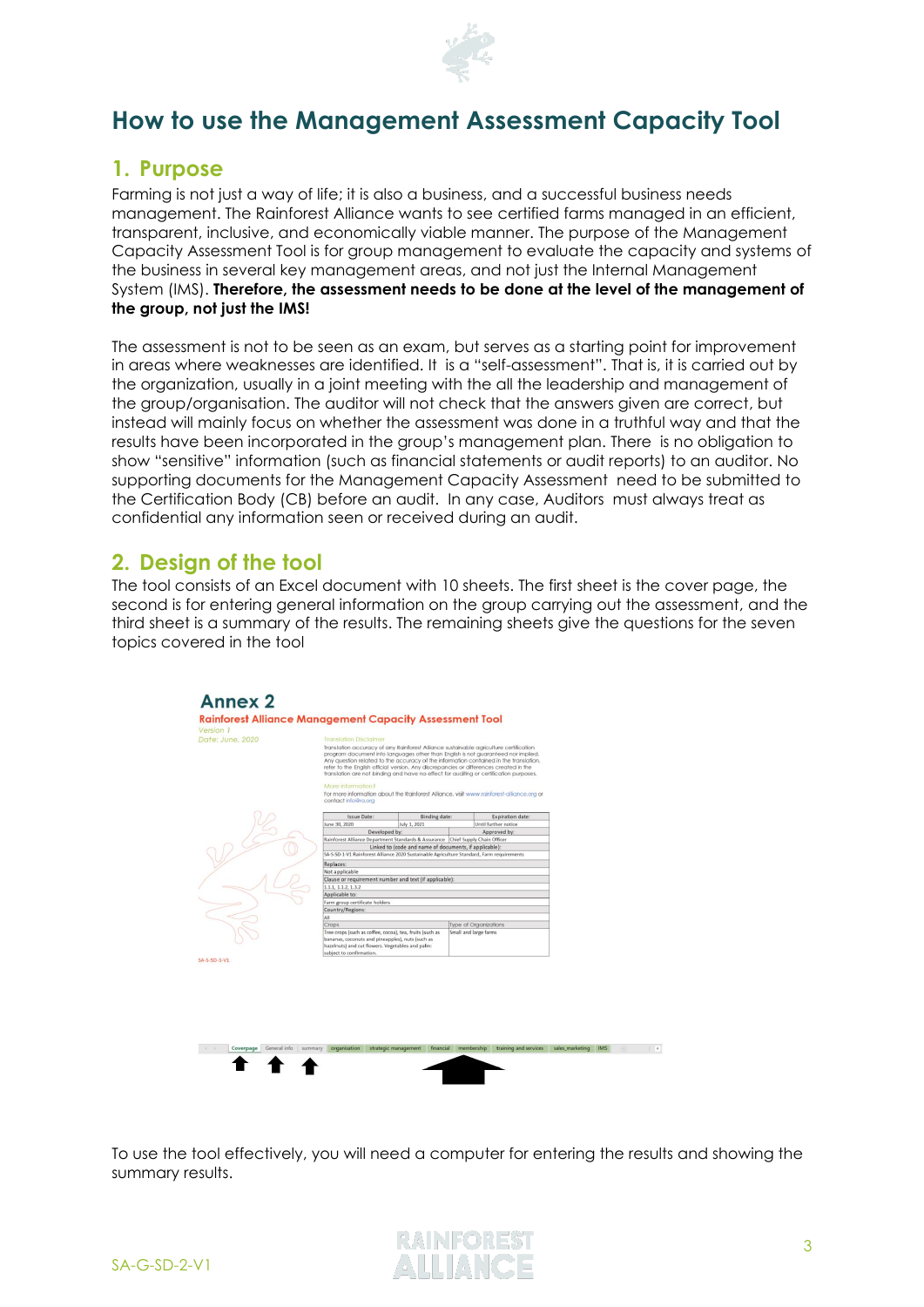

## **3. Instructions for use**

- a. You must gather the persons who make up the leadership/management of the group. It is advisable that the accountant or financial managers also attend. The leadership could also decide to invite some representation of the members, for example, lead farmers.
- b. Ideally, select one person from among the participants to facilitate the discussion. Preferably, a person outside of the leadership/management of the group can be asked to play the role of facilitator.
- c. Starting with the first topic, read the first question and all the answers. Make sure all participants understand the question and answers and have a similar understanding between them. Then look at the four options, moving from level 0 to level 3. and discuss for each - are we at this leve?l (yes/no). If the group is split between two levels, select the lowest level.

|                                        | $A \mid B$                                     |                                                          |                                                                  |                                                                                |                                                                                                                                                                     |                                                                                  |  |  |  |  |
|----------------------------------------|------------------------------------------------|----------------------------------------------------------|------------------------------------------------------------------|--------------------------------------------------------------------------------|---------------------------------------------------------------------------------------------------------------------------------------------------------------------|----------------------------------------------------------------------------------|--|--|--|--|
| <b>Assessment Topics and Questions</b> |                                                |                                                          | <b>Option 1</b>                                                  | Option 2                                                                       | <b>Option 3</b>                                                                                                                                                     | Option 4                                                                         |  |  |  |  |
|                                        | A. Group organization and Management structure |                                                          |                                                                  |                                                                                |                                                                                                                                                                     |                                                                                  |  |  |  |  |
|                                        | A 01                                           | Is there a mission or purpose<br>statement of the group? | There is no specifically defined mission /<br>purpose statement. | are not aware of it. It is not implemented. is occasionally used as reference. | A mission / purpose statement exists, but The mission /purpose statement is known to<br>management, staff and group members management, staff and group members and | The mission / purpose statement is known,<br>implemented and regularly reviewed. |  |  |  |  |
|                                        |                                                |                                                          | <b>F</b> Select one option<br>O Option 1                         | O Option 2                                                                     | @ Option 3                                                                                                                                                          | O Option 4                                                                       |  |  |  |  |

- d. There could be a situation in which the group finds that the topic addressed in the question is not applicable to their situation. In that case, do not select any of the answer options. Instead, write "*Not applicable*" in the column with the heading "*Supporting documents/evidence*" and give an explanation in the column headed "*Comments/explanations".* It is important to know that during the audit, the external auditor will use the explanation given to check whether the selection of "*Not applicable*" was justified or not.
- e. If the group's decision can be supported by documentation, add the name of this document in the column "*Supporting documents/evidence*". This will help the group when reviewing the same questions in the following year and assist the auditor in understanding how the group arrived at this particular answer. Any comments/explanations can be added in the column "*Comments/explanations*".

|                                                  | A <sub>B</sub>                                 |                                                                                 |                                                           |                                                                                |                                                                               |                                                                                                                                                                       | $H$   $I$ |                                         |                                |
|--------------------------------------------------|------------------------------------------------|---------------------------------------------------------------------------------|-----------------------------------------------------------|--------------------------------------------------------------------------------|-------------------------------------------------------------------------------|-----------------------------------------------------------------------------------------------------------------------------------------------------------------------|-----------|-----------------------------------------|--------------------------------|
| <b>Assessment Topics and</b><br><b>Questions</b> |                                                |                                                                                 | <b>Option 1</b>                                           | <b>Option 2</b>                                                                | <b>Option 3</b>                                                               | <b>Option 4</b>                                                                                                                                                       |           | This page has:<br>5 questions           |                                |
|                                                  | A. Group organization and Management structure |                                                                                 |                                                           |                                                                                |                                                                               |                                                                                                                                                                       |           | Supporting documents <i>I</i> evidence: | <b>Comments / explanations</b> |
|                                                  |                                                | A 01 s there a mission or purpose purpose statement.<br>statement of the group? | <sup>1</sup> There is no specifically defined mission $l$ | are not aware of it. It is not implemented. Is occasionally used as reference. | management, staff and group members   management, staff and group members and | A mission / purpose statement exists, but The mission /purpose statement is known to The mission / purpose statement is known,<br>implemented and regularly reviewed. | A 01      |                                         |                                |
|                                                  |                                                |                                                                                 | <b>F</b> Select one cotion<br>O Option 1                  | O Option 2                                                                     | <b>O</b> Option 3                                                             | O Option 4                                                                                                                                                            |           |                                         |                                |

- f. Continue this process with the other questions in the first topic. Then go on to the next topic and start the series of questions.
- g. The facilitator should try to engage all participants in the discussion and not let one person dominate the discussion or determine the answers.
- h. Once all questions on the different topics have been answered, make a joint analysis of the results; then ask the group if they are satisfied with the results. It is not a problem if some disagree. This disagreement can be stated in the tool or recorded in minutes of the meeting.

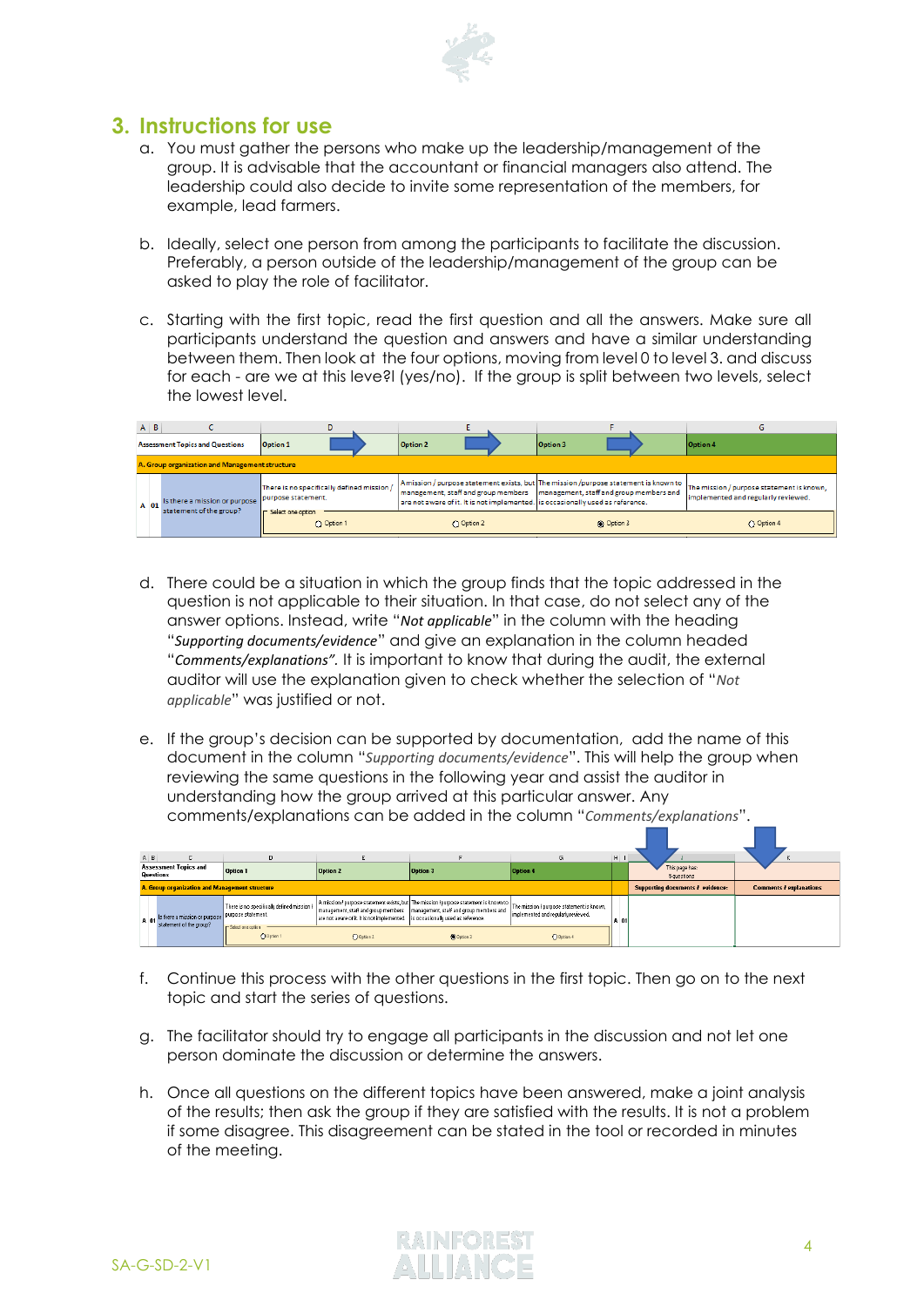

i. The final step is to look at the results of the assessment. Is the score for each of the seven topics higher than 1.0? The average scores of the analysis for the different topics are also summarized in the spider diagram in the Summary sheet. Use this diagram to identify the topics with the lowest score. For these topics, consider the following points: what actions could the group take to improve on these topics? Are some of these actions already being addressed? The actions identified are then to be included in the Management Plan required under the Rainforest Alliance Standard (Requirement 1.3.2).

#### **EXAMPLE:**

In this example, the topics "Member engagement and membership planning*," "*Sales and Marketing,*"* and "*Internal Management System*" have the lowest score (1.0) and should be prioritized for improvement.